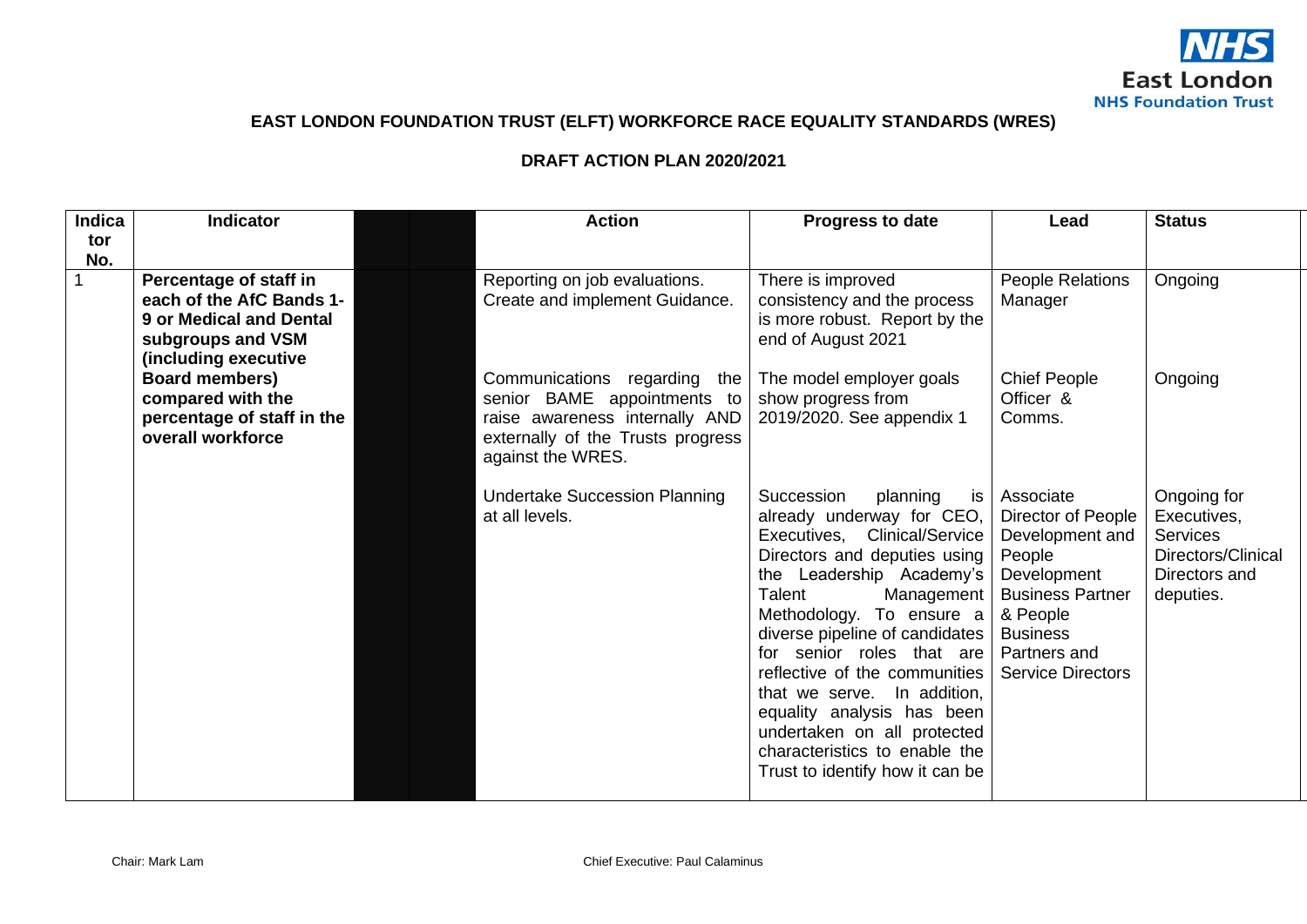|  |                                                                                                                                          | more diverse in these senior<br>roles.                                                                                                                                                    |                                                                       |                        |
|--|------------------------------------------------------------------------------------------------------------------------------------------|-------------------------------------------------------------------------------------------------------------------------------------------------------------------------------------------|-----------------------------------------------------------------------|------------------------|
|  | Targeted recruitment adverts<br>promoting the need to attract<br>underrepresented groups in<br>particular bands.                         | B7<br>Development  <br>career<br>conversations<br>launching<br>Summer 2021.<br>B <sub>8</sub> and<br>above launching 2022/2023.                                                           | <b>L&amp;D Business</b><br>Partner                                    | Spring 2022            |
|  | Continue to explore working with<br>organisations such as Diversity by<br>Design for recruitment for roles<br>that are band 7 and above. | Development<br>proposition<br>being piloted with the BAME<br>Network and Admin and<br>Clerical Staff and Women's<br>Network Autumn 2021.                                                  | <b>L&amp;D Business</b><br>Partner/Director<br>of People &<br>Culture | Autumn 2021<br>Ongoing |
|  | BAME<br>number<br>of<br>senior<br>A<br>appointments have been made in<br>the last year.                                                  | Significant progress of<br>appointments of people from<br>BAME groups in 8a and 8b.<br>Appointments of people from<br><b>BAME</b> backgrounds have<br>deteriorated in Bands 8c and<br>8d. | <b>Service Directors</b>                                              |                        |
|  |                                                                                                                                          | The pilot with Diversity by<br>Design was unsuccessful.<br>But a new project in terms of<br>values recruitment is<br>underway. We have run a                                              | Deputy Director<br>of People &<br>Culture                             | Pilot ended            |

Chair: Mark Lam 2 of 15 Chief Executive: Paul Calaminus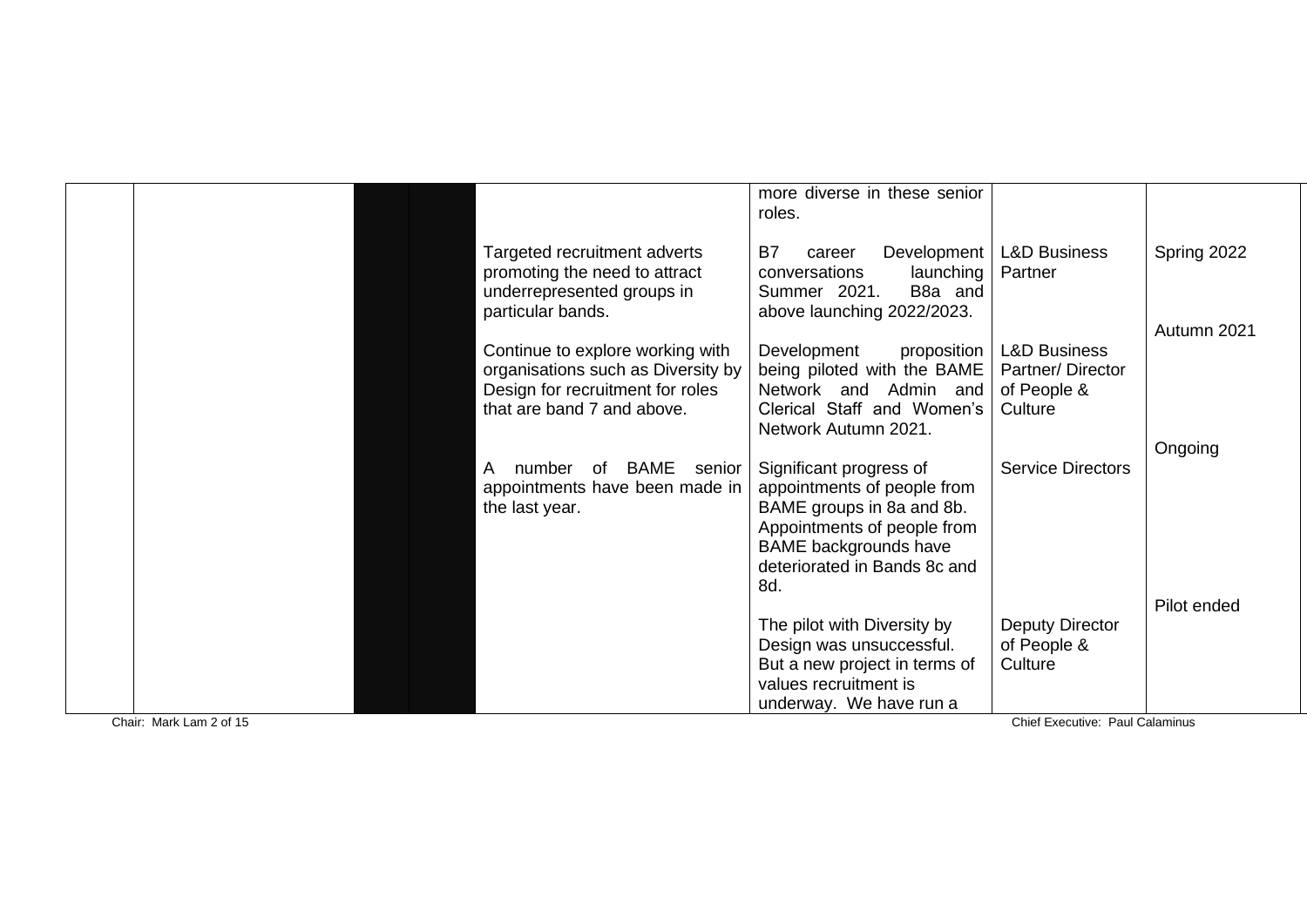|  |                                                                                                                                                        | Career Development working<br>group following on from the<br>feedback from the 2020/21<br>WRES and 2019/2020 Staff<br>Survey results and feedback<br>from the Covid 19, Race and<br>Privilege events.                     |                                                                                        |            |
|--|--------------------------------------------------------------------------------------------------------------------------------------------------------|---------------------------------------------------------------------------------------------------------------------------------------------------------------------------------------------------------------------------|----------------------------------------------------------------------------------------|------------|
|  |                                                                                                                                                        | This is being progressed as<br>part of the Values Based<br>Recruitment project. Work is<br>ongoing to de-bias<br>recruitment. QI project with<br>People Participation to<br>improve service user<br>experience on panels. | <b>Chief People</b><br>Officer and<br><b>Deputy Director</b><br>of People &<br>Culture |            |
|  | Change in competencies required  <br>to uplift existing band 2 staff to<br>for band 2s who<br>band 3<br>transferred in from Bedfordshire<br>Community. | A similar exercise due to take<br>Bedfordshire<br>place<br>in<br>Community for those who<br>transferred into the Trust in<br>Subject<br>2018.<br>to<br>staff<br>undertaking the Care Quality<br>Certificate.              | Director<br>of<br>Nursing<br>(Community).                                              | Completed. |

Chair: Mark Lam 3 of 15 Chief Executive: Paul Calaminus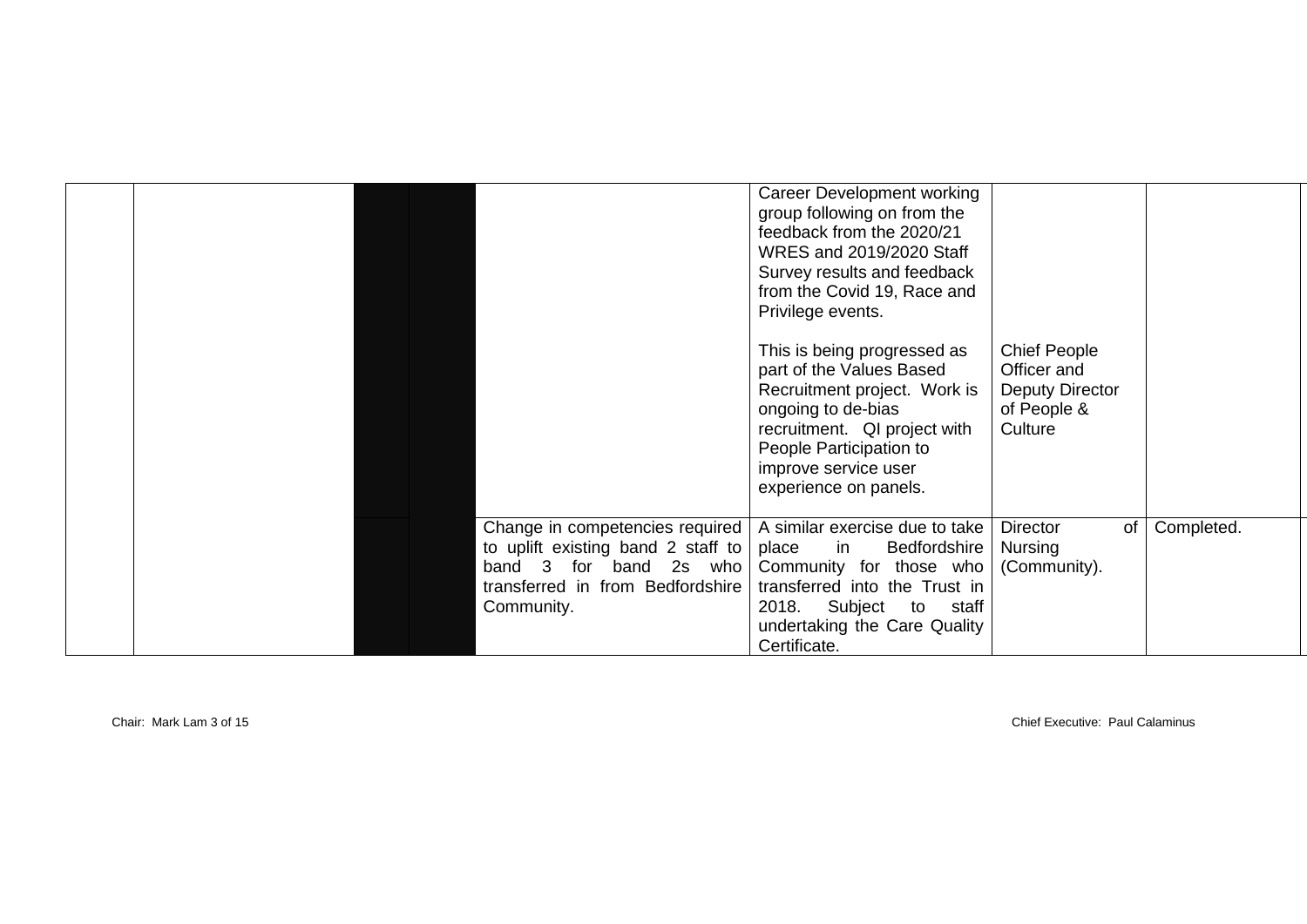|  | Continue to undertake OD<br>interventions at team level,<br>organisational level (input at DMT<br>away days) and at individual level<br>such diagnostic tools 360 degree<br>feedback, Myers Briggs Typology<br>Indicators (MBTI), Discovery<br>insights diagnostics profiles,<br>coaching and/or mentoring<br>programmes. | Leadership<br>A<br>new<br>workstream has been set up<br>post Covid 19 and has rolled<br>out peer leadership circles.                                                                                                                                | Associate<br>Director of People<br>Development<br>Exec Director of<br>Commercial<br>Development,<br>Chief Nurse and<br>Director of People<br>& Culture. | Completed   |
|--|---------------------------------------------------------------------------------------------------------------------------------------------------------------------------------------------------------------------------------------------------------------------------------------------------------------------------|-----------------------------------------------------------------------------------------------------------------------------------------------------------------------------------------------------------------------------------------------------|---------------------------------------------------------------------------------------------------------------------------------------------------------|-------------|
|  | Create a coaching and mentoring<br>register so that staff can access<br>coaching<br>and/or<br>mentoring.<br>Continue to monitor employee<br>take up and progress of those staff<br>who have undertaken coaching<br>and mentoring                                                                                          | A coaching platform has<br>been procured and has been<br>implemented. The first<br>cohort of Reverse Mentors<br>has also been launched.<br>A coaching programme<br>(group and Individual) has<br>been commissioned<br>commencing in Autumn<br>2021. | Associate<br>Director of P&C.<br>OD.                                                                                                                    | In progress |

Chair: Mark Lam 4 of 15 Chief Executive: Paul Calaminus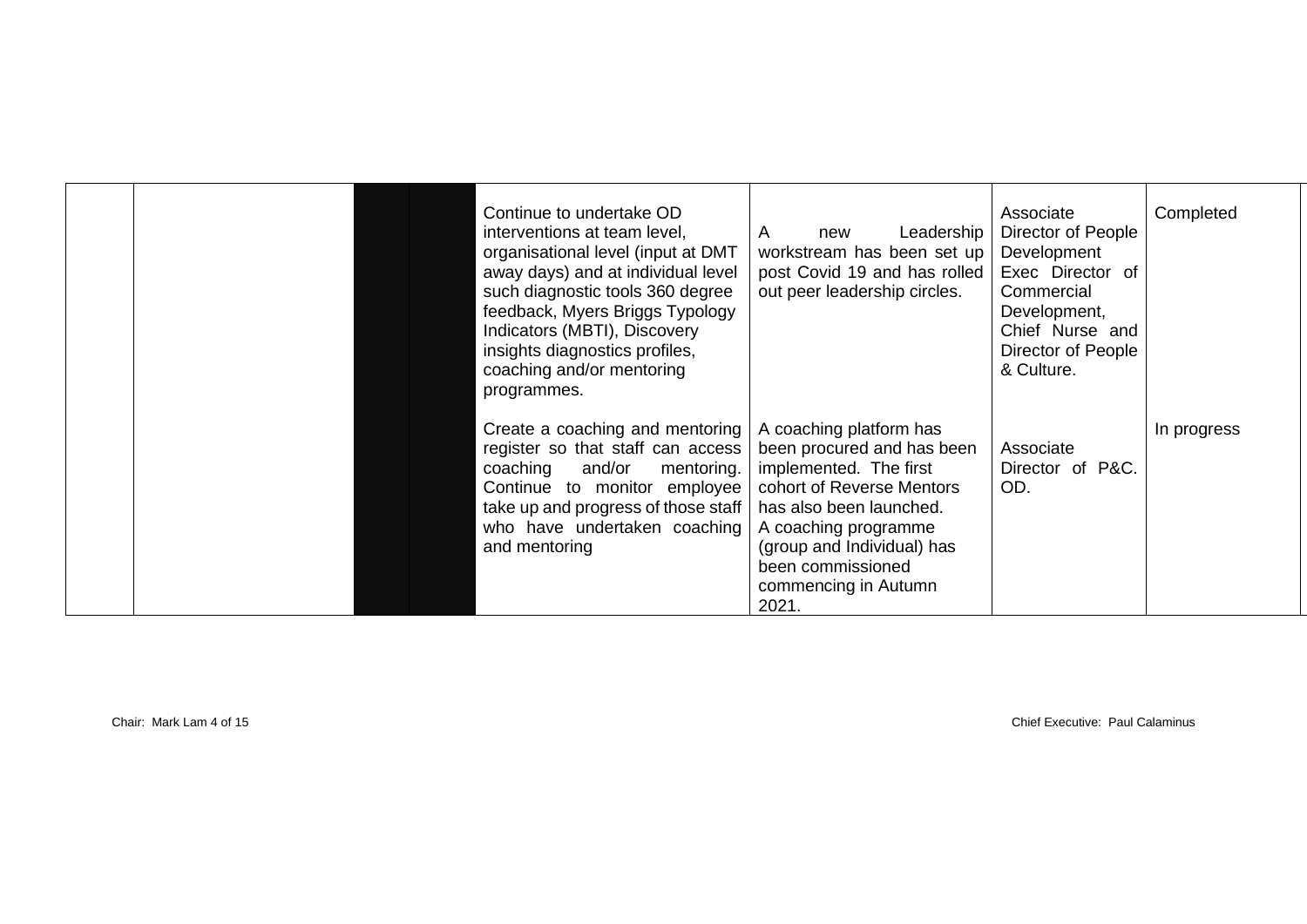|  | In-depth gender pay gap analysis                      | There was no submission in   | Head of People.    |
|--|-------------------------------------------------------|------------------------------|--------------------|
|  | (GPG) undertaken across all                           | 2020 due to Covid 19. The    |                    |
|  | protected groupings is part of the                    | submission was made on 28    |                    |
|  | Gender Pay Gap Reporting.                             | September 2021. The gender   |                    |
|  |                                                       | pay gap has decreased from   |                    |
|  | <b>Clinical</b><br><b>Excellence</b><br><b>Awards</b> | 12.01% to 11.65%             | Associate          |
|  | (CEAs)                                                |                              | Director of People |
|  | In addition to the general CEA                        |                              | & Culture          |
|  | communications we are in the                          |                              |                    |
|  | process of doing targeted                             | Repeat the CEA exercise and  |                    |
|  | communications to consultants                         | workshops in Autumn/Winter   |                    |
|  | who are in the underrepresented                       | 2020. The CEA round was      |                    |
|  | groups (women and BAME) as                            | completed. We have seen      |                    |
|  | well as those who are considered                      | an increase in the number of |                    |
|  | to be disabled.                                       | Women and there is more      |                    |
|  |                                                       | work to do.                  |                    |
|  |                                                       |                              |                    |
|  |                                                       | We were unable to run the    |                    |
|  | CEA briefing sessions to advise                       | CEA exercises, but it has    |                    |
|  | consultants the types of additional                   | been agreed that the         |                    |
|  | activities they could apply for                       | available awards will        |                    |
|  | CEAs.                                                 | allocated to all eligible    |                    |
|  |                                                       | consultants for 2019/2020    |                    |
|  | We have also offered workshops                        | and 2021/22 round.           |                    |
|  | to help with the completion of the                    |                              |                    |
|  | CEA application forms to try and                      |                              |                    |
|  | maximise the number of                                |                              |                    |

Chair: Mark Lam 5 of 15

Chief Executive: Paul Calaminus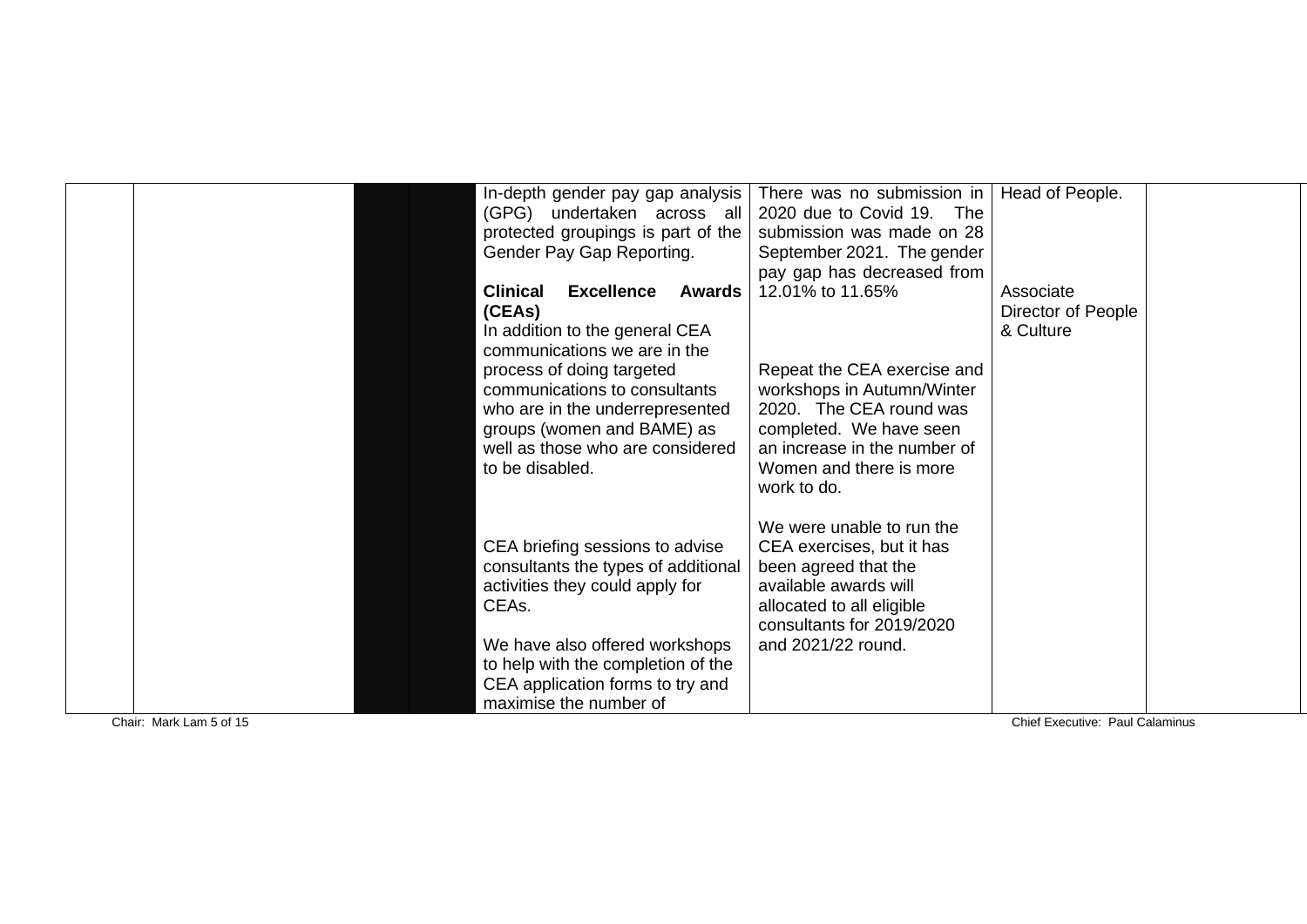|  | applications from women and<br><b>BAME</b> consultants.                                                   |  |  |
|--|-----------------------------------------------------------------------------------------------------------|--|--|
|  |                                                                                                           |  |  |
|  |                                                                                                           |  |  |
|  |                                                                                                           |  |  |
|  |                                                                                                           |  |  |
|  |                                                                                                           |  |  |
|  |                                                                                                           |  |  |
|  |                                                                                                           |  |  |
|  |                                                                                                           |  |  |
|  |                                                                                                           |  |  |
|  |                                                                                                           |  |  |
|  | Apprentices and other staff groups   This resource has been<br>are being supported by the made permanent. |  |  |
|  | Careers and Redeployment                                                                                  |  |  |
|  | Advisor role to try and secure                                                                            |  |  |
|  | permanent employment. Business                                                                            |  |  |
|  | case submitted to the Trust                                                                               |  |  |

Chair: Mark Lam 6 of 15 Chief Executive: Paul Calaminus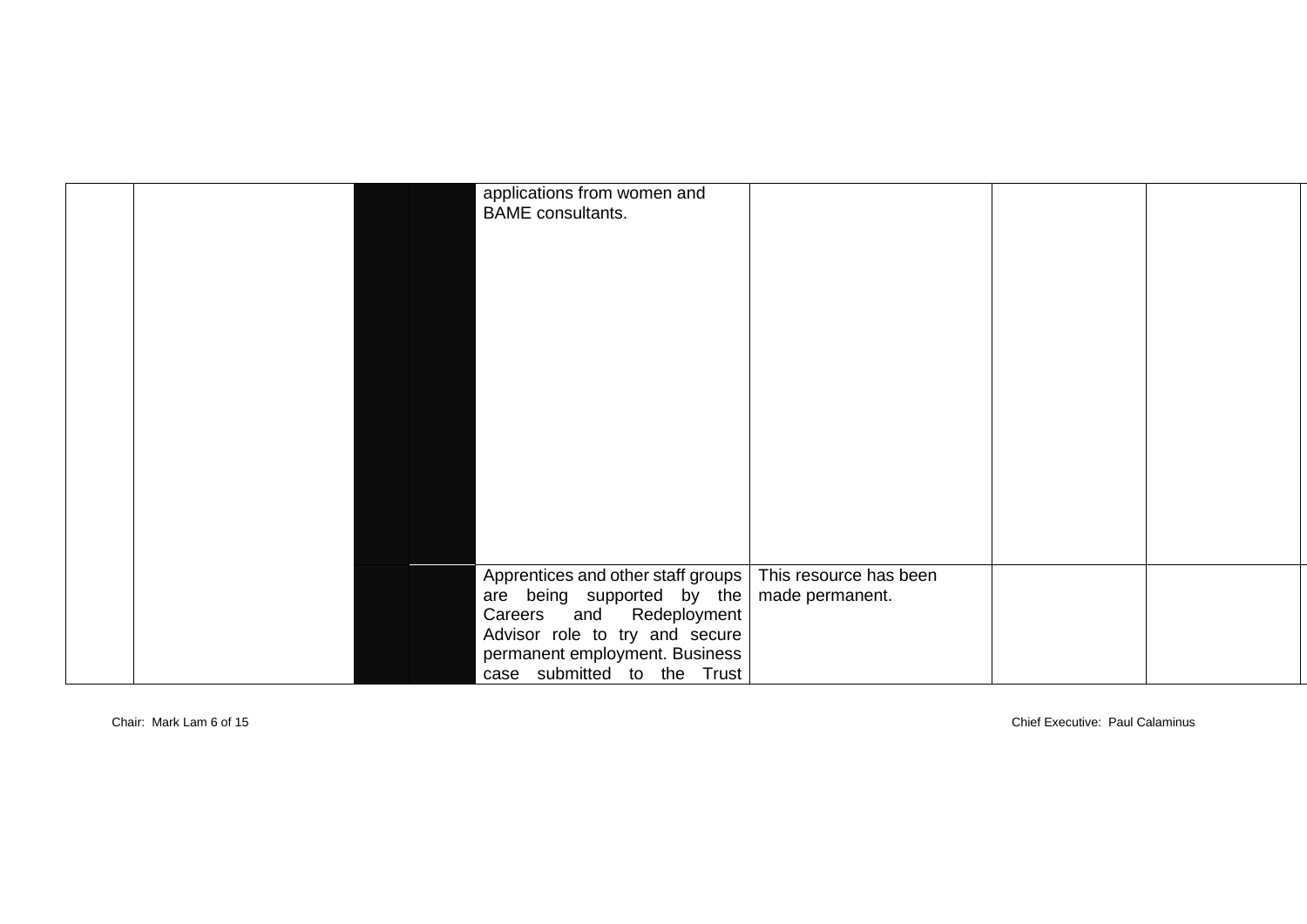|                |                                                                                                 |              |              | executive to request to make this<br>resource permanent.                                                                                                                                                                                                                                                                                                            |                                                                                                                                          |                                      |  |
|----------------|-------------------------------------------------------------------------------------------------|--------------|--------------|---------------------------------------------------------------------------------------------------------------------------------------------------------------------------------------------------------------------------------------------------------------------------------------------------------------------------------------------------------------------|------------------------------------------------------------------------------------------------------------------------------------------|--------------------------------------|--|
| $\overline{2}$ | Relative likelihood of<br>White staff being<br>appointed from shortlisting<br>across all posts. | 2019<br>1.40 | 2020<br>1.34 | Conduct an audit on successful   This Audit was delayed due to<br>BAME candidates to understand<br>why they were unsuccessful.<br>Survey internal unsuccessful<br>candidates to understand what<br>support and development they<br>need in order to progress. This will<br>be linked to their performance<br>Personal<br>appraisal<br>and<br>Development Plan (PDP) | COVID <sub>19</sub> .                                                                                                                    | of<br>Head<br>Resourcing             |  |
|                |                                                                                                 |              |              | We<br>have<br>implemented<br>Functional Skills Facilitator post   permanent, and a number of<br>from $1st$ September 2018 to<br>support the following groups with<br>maths and English.<br>Implemented a Staff Transfer                                                                                                                                             | a   This<br>resource<br>is<br>now<br>staff have successfully gone<br>through the Functional Skills<br>programme.<br>Undertake<br>ongoing | Functional<br><b>Skills</b><br>Lead. |  |
|                |                                                                                                 |              |              | scheme for nurses $-$ to enable<br>staff to move around the Trust<br>without the need for a formal<br>recruitment process.                                                                                                                                                                                                                                          | promotion.                                                                                                                               |                                      |  |
|                | Chair: Mark Lam 7 of 15                                                                         |              |              |                                                                                                                                                                                                                                                                                                                                                                     |                                                                                                                                          | Chief Executive: Paul Calaminus      |  |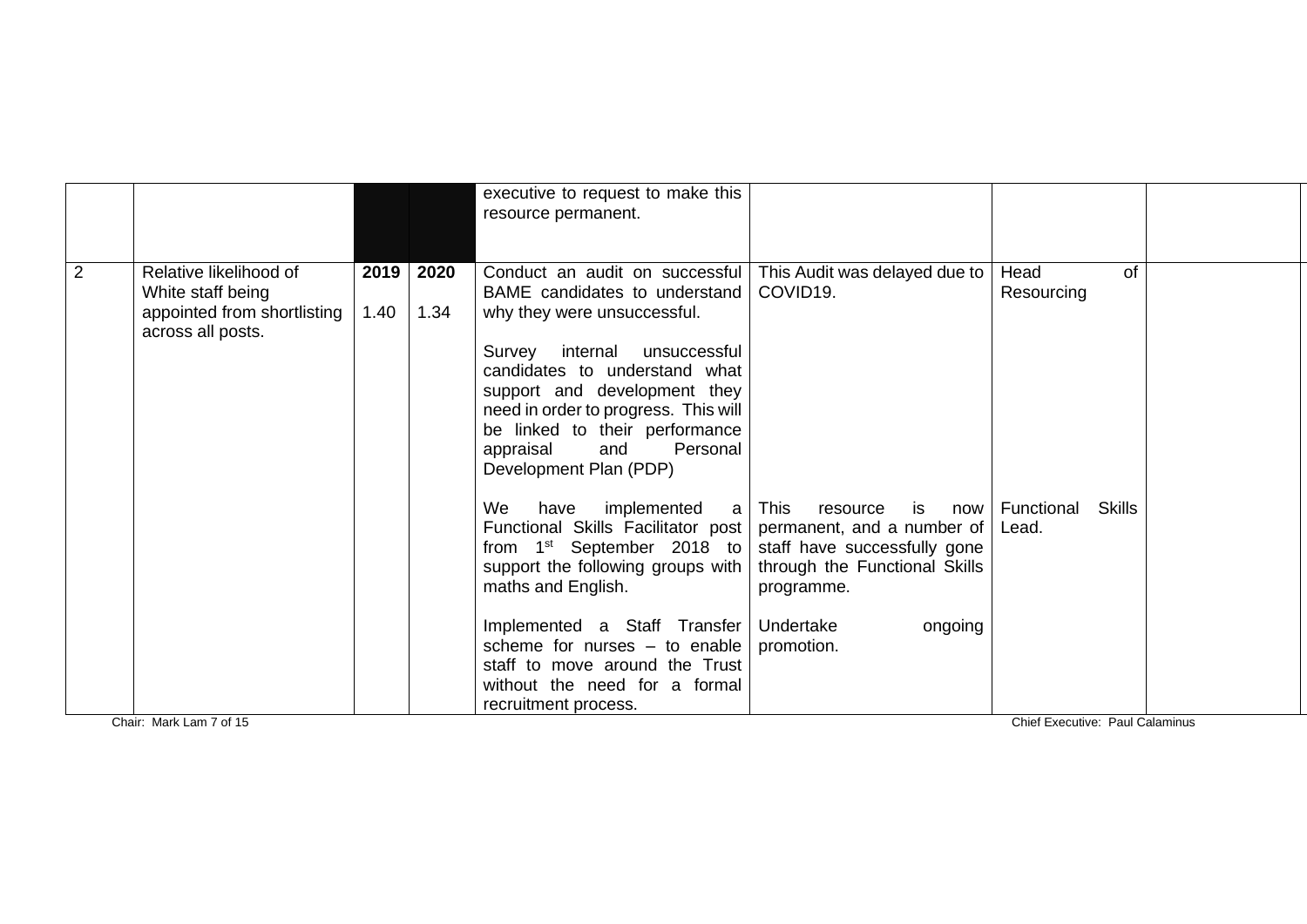| $\overline{\omega}$ | <b>Relative likelihood of</b><br>staff entering the formal<br>disciplinary process, as | 2019 | 2020 | Implemented the Fair Treatment<br>process to review disciplinary<br>cases.                                                                    | We have continued with the<br>Fair Treatment Process and<br>have managed a sustained                                                                            | Associate<br>Director of people<br>& Culture |  |
|---------------------|----------------------------------------------------------------------------------------|------|------|-----------------------------------------------------------------------------------------------------------------------------------------------|-----------------------------------------------------------------------------------------------------------------------------------------------------------------|----------------------------------------------|--|
|                     | measured by entry into a<br>formal disciplinary<br>investigation                       | 2.44 | 1.44 |                                                                                                                                               | reduction in suspensions. We<br>have also reduced the gap in<br>the number of disciplinary<br>staff from BAME backgrounds                                       |                                              |  |
|                     | Note: This indicator will<br>be based on data from a<br>two-year rolling average       |      |      |                                                                                                                                               | compared to White staff.<br>Service User involvement has                                                                                                        |                                              |  |
|                     | of the current year and<br>the previous year                                           |      |      |                                                                                                                                               | continued at JSC<br>Sub<br>Committee meetings.                                                                                                                  |                                              |  |
|                     |                                                                                        |      |      |                                                                                                                                               | Reporting has improved and<br>more detailed and is<br>is.<br>reported to Joint Staff side<br>Committee<br>(JSC)<br>Service<br>Delivery<br>(SDB)<br><b>Board</b> | Associate                                    |  |
|                     |                                                                                        |      |      | Service User review of the ER<br>activity where mental health is a<br>factor. Created a video detailing<br>these findings to better publicise | Appointments<br>and<br>Remuneration<br>Committee<br>and the Trust Board. This has<br>continued.                                                                 | Director of people<br>& Culture              |  |
|                     |                                                                                        |      |      | and incorporate in training. This<br>has meant that People Relations                                                                          | This work has continued we<br>have<br>impactful<br>received<br>feedback about these two                                                                         |                                              |  |

Chair: Mark Lam 8 of 15 Chief Executive: Paul Calaminus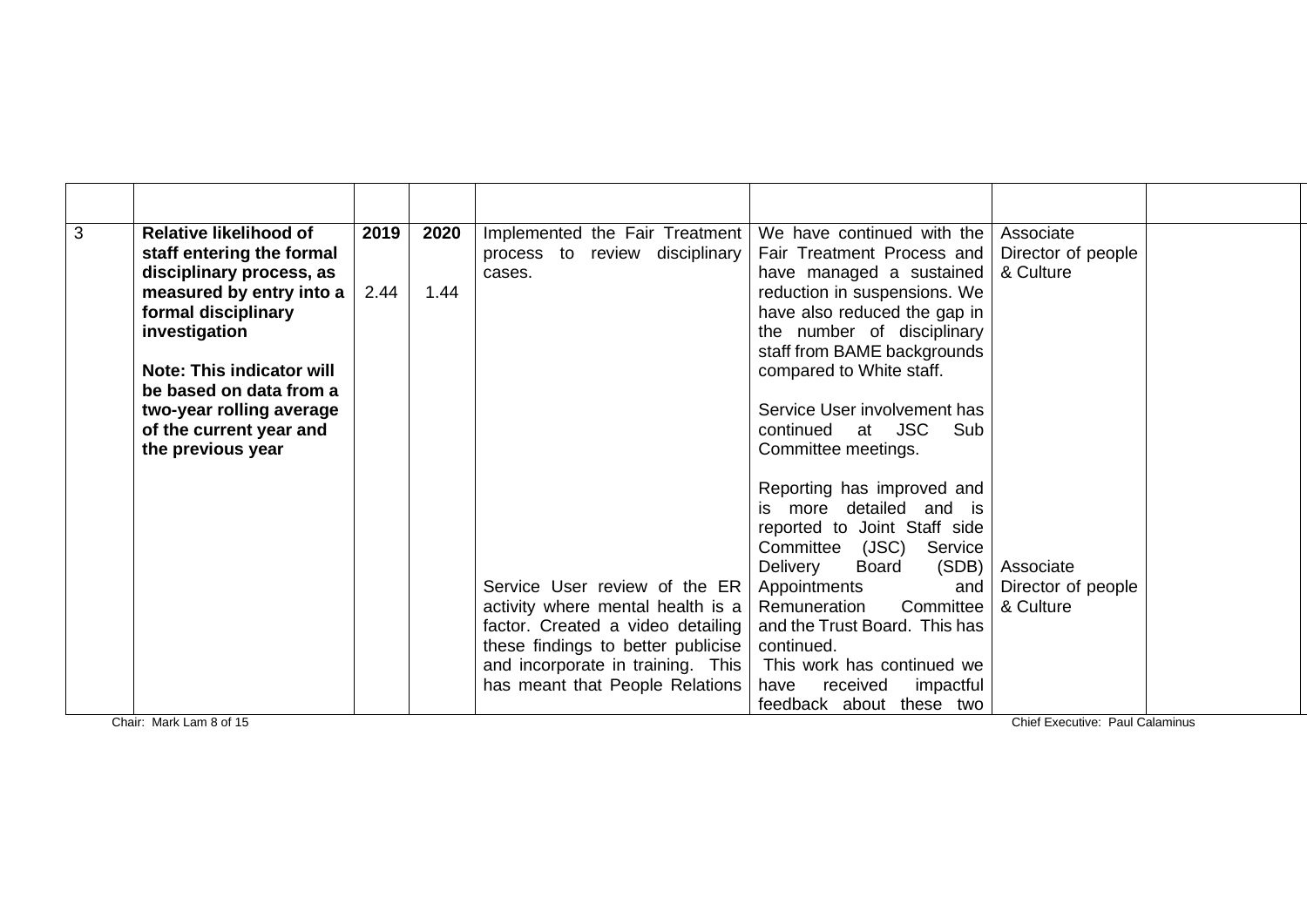|                         | Advisors have better insight when<br>advising managers.                                                                                                                                                                                                                                                                                                                                                                                           | roles and it is proving for a<br>more positive experience for<br>staff. ELFT won the 2020/21<br>HSJ WRES Award for<br>Compassion and Equality in<br>Employee Relations. And are<br>rolling out the respectful<br>resolution programme<br>in<br><b>Summer 2021.</b><br>We are also in the process of<br>rolling<br>out<br>Respectful<br>Resolution. | People Relations<br>Manager     |  |
|-------------------------|---------------------------------------------------------------------------------------------------------------------------------------------------------------------------------------------------------------------------------------------------------------------------------------------------------------------------------------------------------------------------------------------------------------------------------------------------|----------------------------------------------------------------------------------------------------------------------------------------------------------------------------------------------------------------------------------------------------------------------------------------------------------------------------------------------------|---------------------------------|--|
|                         | Procured and rolled out an Regular reports are going to<br>ER Case<br><b>Tracker</b><br>electronic<br>system to improve reporting. This   Remuneration<br>has improved the quality of and Trust Board.<br>reporting and monitoring and has   starting to undertake analysis<br>enabled us to identify possible on key trends.<br>trends.<br>Service User involvement in the<br>JSC policy sub-committee. This<br>brings about a greater awareness | Appointment<br>the<br>and<br>Committee<br>We are                                                                                                                                                                                                                                                                                                   | of<br>Head<br>Resourcing        |  |
| Chair: Mark Lam 9 of 15 |                                                                                                                                                                                                                                                                                                                                                                                                                                                   |                                                                                                                                                                                                                                                                                                                                                    | Chief Executive: Paul Calaminus |  |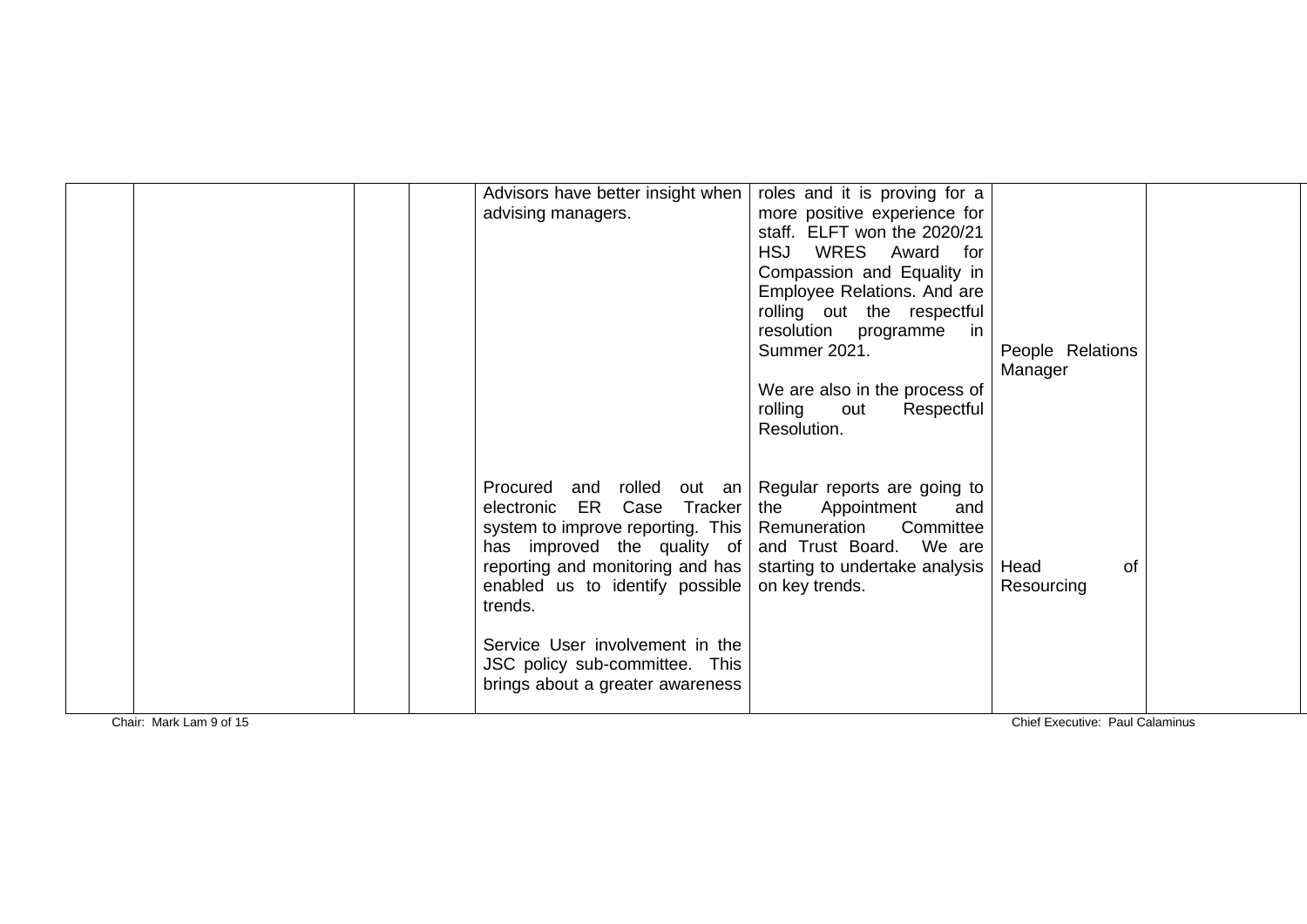|                          | and allows us to have a service                                                         |                            | People Relations                   |  |
|--------------------------|-----------------------------------------------------------------------------------------|----------------------------|------------------------------------|--|
|                          | user perspective.                                                                       |                            | Manager                            |  |
|                          | It is intended that all secondments                                                     |                            |                                    |  |
|                          | are put through the candidate                                                           |                            | People Relations                   |  |
|                          | management system, TRAC,                                                                |                            | Manager                            |  |
|                          | going forward. The Recruitment &<br>Selection Policy has been updated                   |                            |                                    |  |
|                          | to reflect this.                                                                        |                            |                                    |  |
|                          |                                                                                         | The Investigator commenced | <b>Business</b>                    |  |
|                          | Implement and recruit to $a \mid in$ June 2020. There has been                          |                            | Partners                           |  |
|                          | standalone investigator Band 7/8a   positive feedback.<br>and a Band 5 pastoral role to |                            | People Relations                   |  |
|                          | better support staff going through                                                      |                            | Manager                            |  |
|                          | disciplinary processes.                                                                 |                            |                                    |  |
|                          |                                                                                         |                            | People Relations                   |  |
|                          | A survey to staff who have been<br>suspended and/or on restricted                       |                            | Manager/Busines<br>s Partners      |  |
|                          | duties/<br>redeployed<br>as<br>an l                                                     | The review is due for      |                                    |  |
|                          | alternative to suspension to $\vert$ completion at the end of May                       |                            |                                    |  |
|                          | understand the effects and to learn                                                     | 2021.                      | Director of People                 |  |
|                          | from this.                                                                              |                            | Culture and<br>&<br>Communications |  |
|                          | A review of the Disciplinary Policy                                                     |                            |                                    |  |
|                          | to ensure a more compassionate                                                          |                            |                                    |  |
|                          | emphasis.                                                                               |                            |                                    |  |
| Chair: Mark Lam 10 of 15 |                                                                                         |                            | Chief Executive: Paul Calaminus    |  |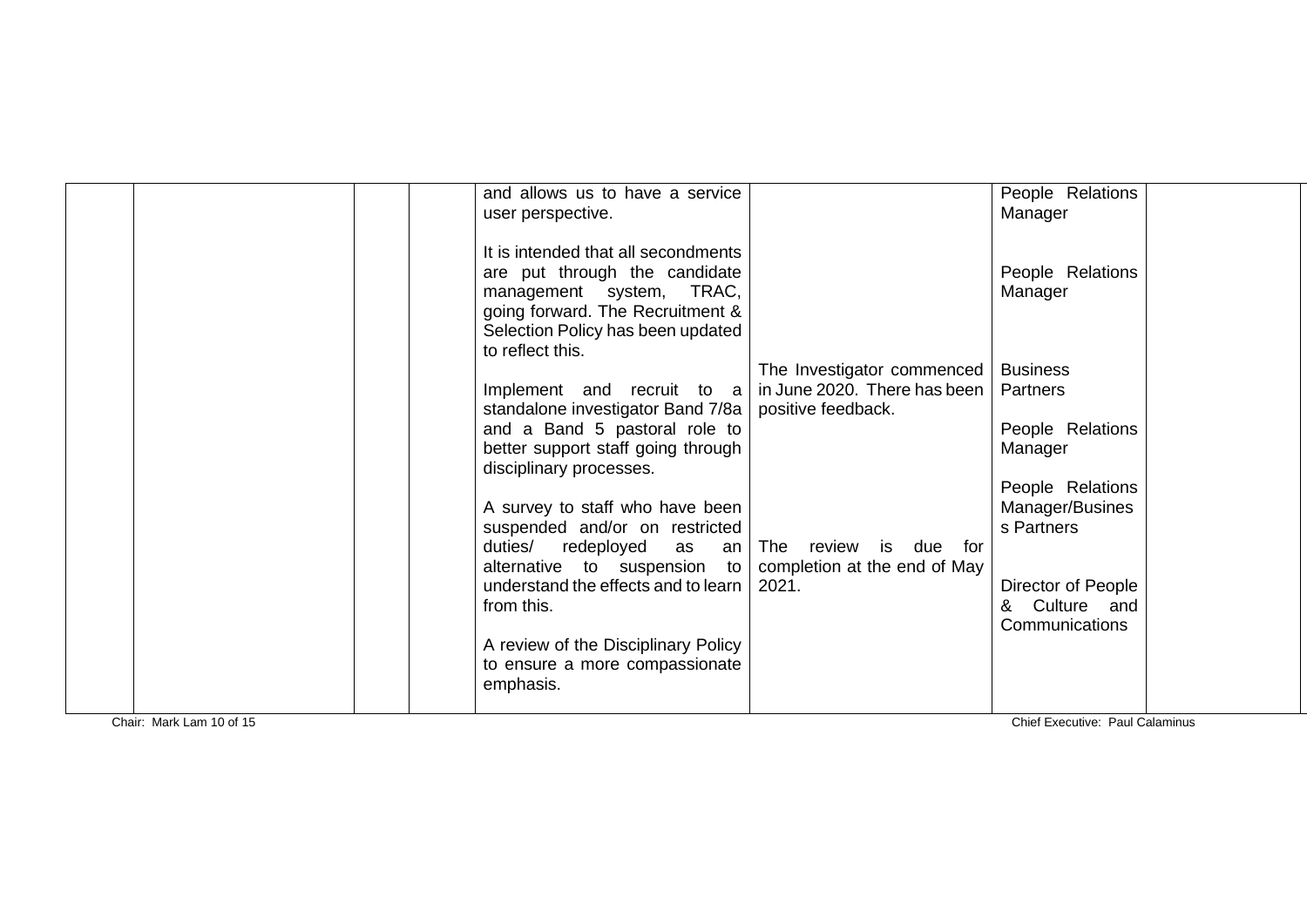|   |                              |      |      | Provide support to staff who have<br>been through the Disciplinary<br>processes to help them to<br>overcome the experience. |                            |                                 |  |
|---|------------------------------|------|------|-----------------------------------------------------------------------------------------------------------------------------|----------------------------|---------------------------------|--|
|   |                              |      |      | Include some narrative about<br>WRES<br>in People & Culture                                                                 |                            |                                 |  |
|   |                              |      |      | Training.                                                                                                                   |                            |                                 |  |
|   |                              |      |      | Develop communications more                                                                                                 |                            |                                 |  |
|   |                              |      |      | broadly regarding WRES.                                                                                                     |                            |                                 |  |
|   |                              |      |      | Support for staff with external                                                                                             |                            |                                 |  |
|   |                              |      |      | factors that may be hindering their<br>performance. Create safe spaces                                                      |                            |                                 |  |
|   |                              |      |      | so that staff can disclose issues                                                                                           |                            |                                 |  |
|   |                              |      |      | that they are facing so that                                                                                                |                            |                                 |  |
| 4 | Relative likelihood of staff | 2019 | 2020 | The<br>L&D<br>been<br>team<br>has                                                                                           | The L&D team was renamed   |                                 |  |
|   | accessing non-mandatory      |      |      | significantly invested in. We have                                                                                          | People Development and has | Associate                       |  |
|   | training and CPD             | 0.87 | 0.78 | collated more data (manually)                                                                                               | a full establishment       | Director of People              |  |
|   |                              |      |      | which<br>include<br>development<br>delivered                                                                                |                            | Development.                    |  |
|   |                              |      |      | OD<br>activity<br>by<br>colleagues.                                                                                         | Spring 2021                |                                 |  |
|   |                              |      |      |                                                                                                                             |                            |                                 |  |
|   |                              |      |      | Admin development day. This has                                                                                             | Winter 2020                |                                 |  |
|   |                              |      |      | been delayed to Covid 19.                                                                                                   |                            | People                          |  |
|   |                              |      |      |                                                                                                                             |                            | Development                     |  |
|   |                              |      |      |                                                                                                                             |                            | <b>Business Partner</b>         |  |
|   | Chair: Mark Lam 11 of 15     |      |      |                                                                                                                             |                            | Chief Executive: Paul Calaminus |  |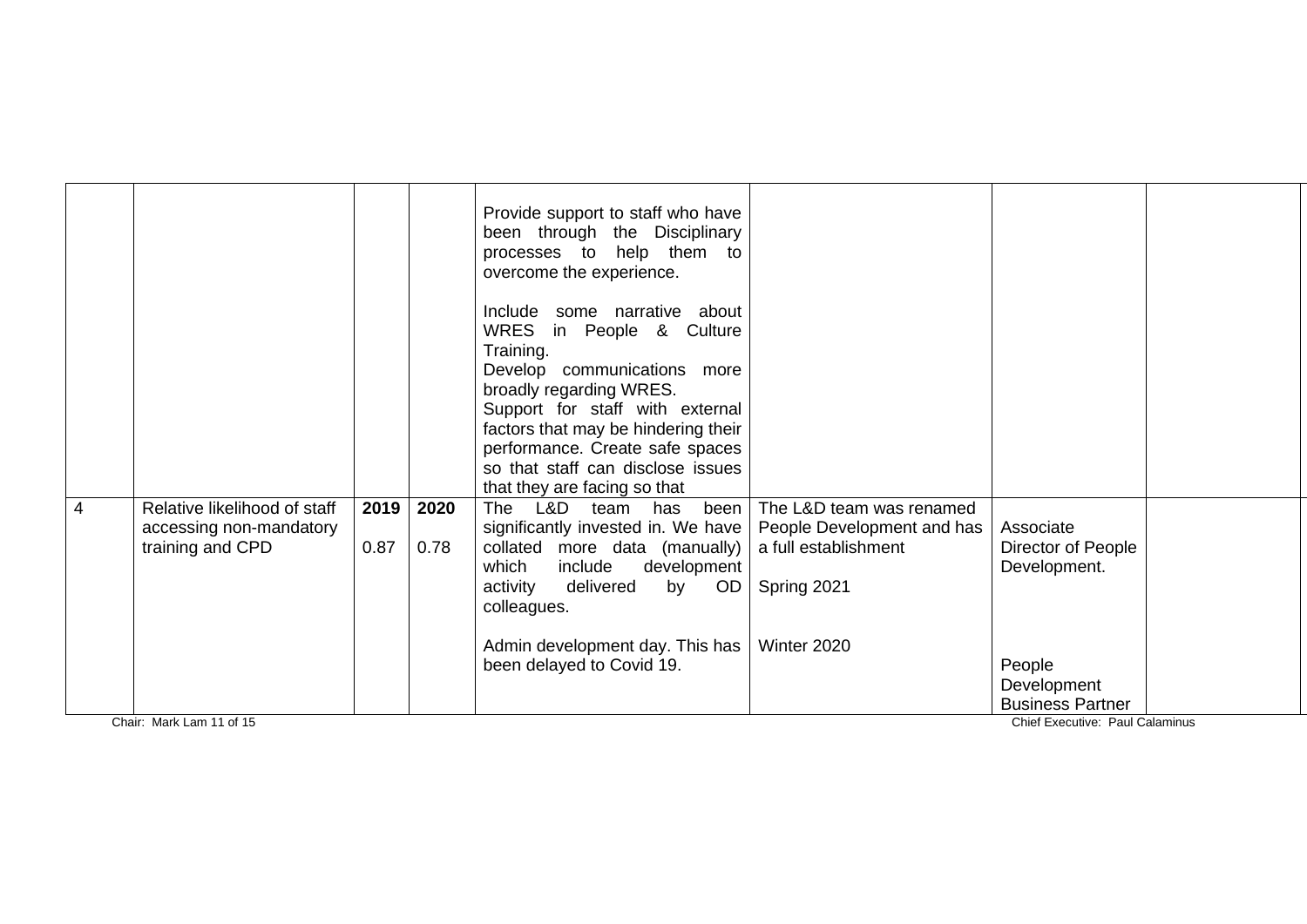|  | Create a prospectus that is easily<br>accessible to admin staff to<br>promote the many existing admin<br>development programmes from<br>functional skills, apprentice<br>programmes. Programmes.<br>Create BAME and mainstream                                            | This has been completed as<br>all courses are publicised<br>through the use of SWAY.<br>Winter 2021 | People<br>Development<br><b>Business Partner</b> |  |
|--|---------------------------------------------------------------------------------------------------------------------------------------------------------------------------------------------------------------------------------------------------------------------------|-----------------------------------------------------------------------------------------------------|--------------------------------------------------|--|
|  | development programmes to<br>enable staff the choice to select<br>programmes that will better able<br>them to thrive.                                                                                                                                                     |                                                                                                     | Associate<br>Director of People<br>Development.  |  |
|  | A proposal to purchase new The LMS project is underway<br>Learning Management System   but was delayed due to<br>(LMS) was approved in early 2020   COVID19. Implementation in<br>for purchase and implementation $ $ planned for winter 2021.<br>by the end of Dec 2020. |                                                                                                     |                                                  |  |

Chair: Mark Lam 12 of 15 Chief Executive: Paul Calaminus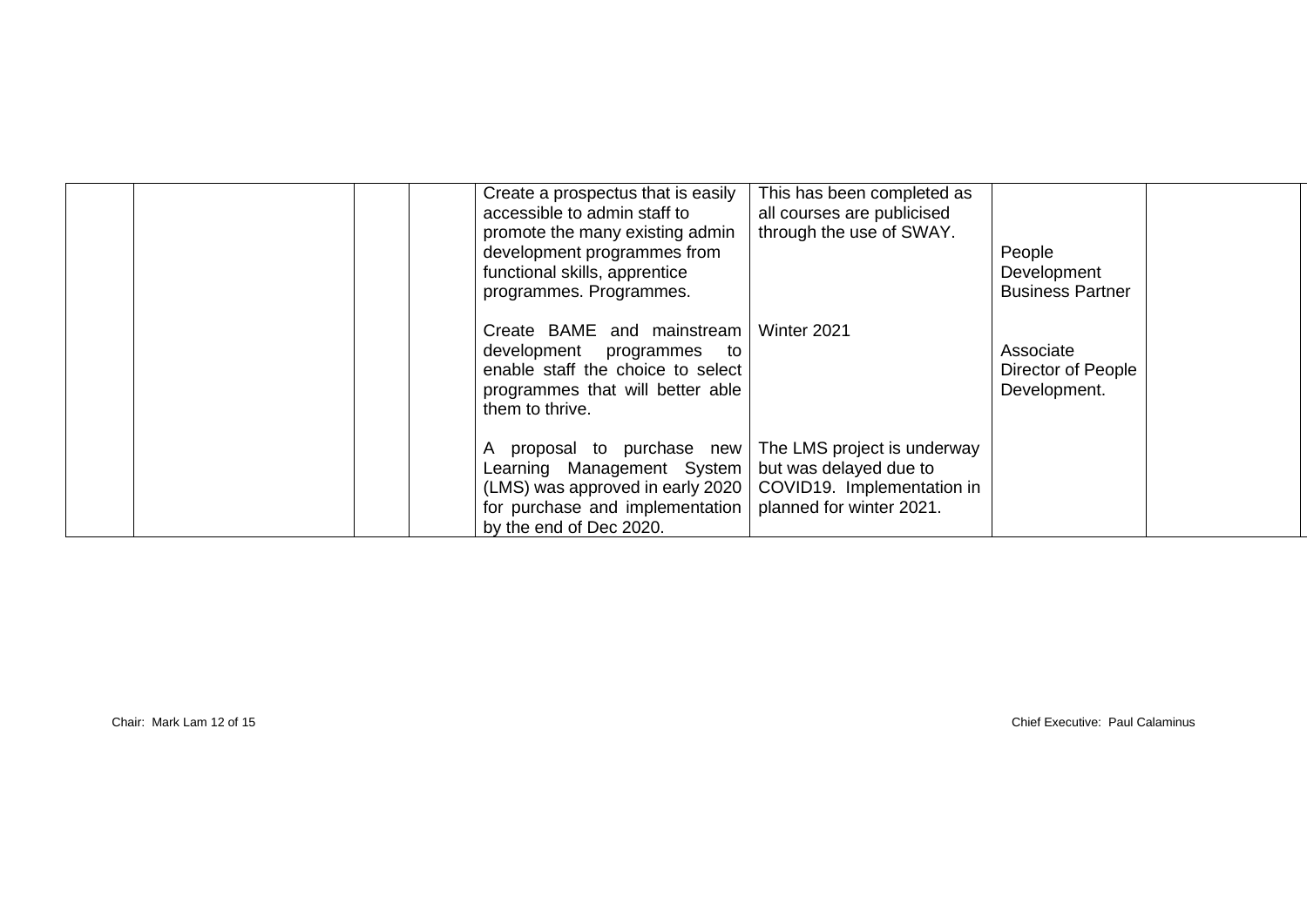# **Staff Survey Findings Indicators 5-8 lifted from the staff survey:**

| <b>National Staff Survey Questions</b>                                                                                                                        | 2018<br>White<br>(%) | 2018<br><b>BME</b><br>(%) | 2019<br>White<br>$(\%)$ | 2019<br><b>BME</b><br>$(\%)$ | 2020<br>White<br>(%) | 2020<br><b>BME</b><br>$(\%)$ |
|---------------------------------------------------------------------------------------------------------------------------------------------------------------|----------------------|---------------------------|-------------------------|------------------------------|----------------------|------------------------------|
| KF25. Percentage of staff experiencing harassment, bullying or<br>abuse from patients, relatives or the public in last 12 months                              | 31.70%               | 35.60%                    | 32.9%                   | 37.7%                        | 31%                  | 37%                          |
| KF26. Percentage of staff experiencing harassment, bullying or<br>abuse from staff in last 12 months                                                          | 23.00%               | 24.50%                    | 23.60%                  | 27.90%                       | 16%                  | 20%                          |
| KF21. Percentage believing that trust provides equal<br>opportunities for career progression or promotion                                                     | 84.70%               | 71.80%                    | 85.00%                  | 71.80%                       | 87%                  | 72%                          |
| Q17. In the last 12 months have you personally experienced<br>discrimination at work from any of the following?<br>b) Manager/team leader or other colleagues | 8.40%                | 14.40%                    | 7.70%                   | 15.60%                       | 8%                   | 16%                          |
| KF25. Percentage of staff experiencing harassment, bullying or<br>abuse from patients, relatives or the public in last 12 months                              | 31.70%               | 35.60%                    | 32.9%                   | 37.7%                        | 31%                  | 37%                          |

Chair: Mark Lam 13 of 15 Chief Executive: Paul Calaminus